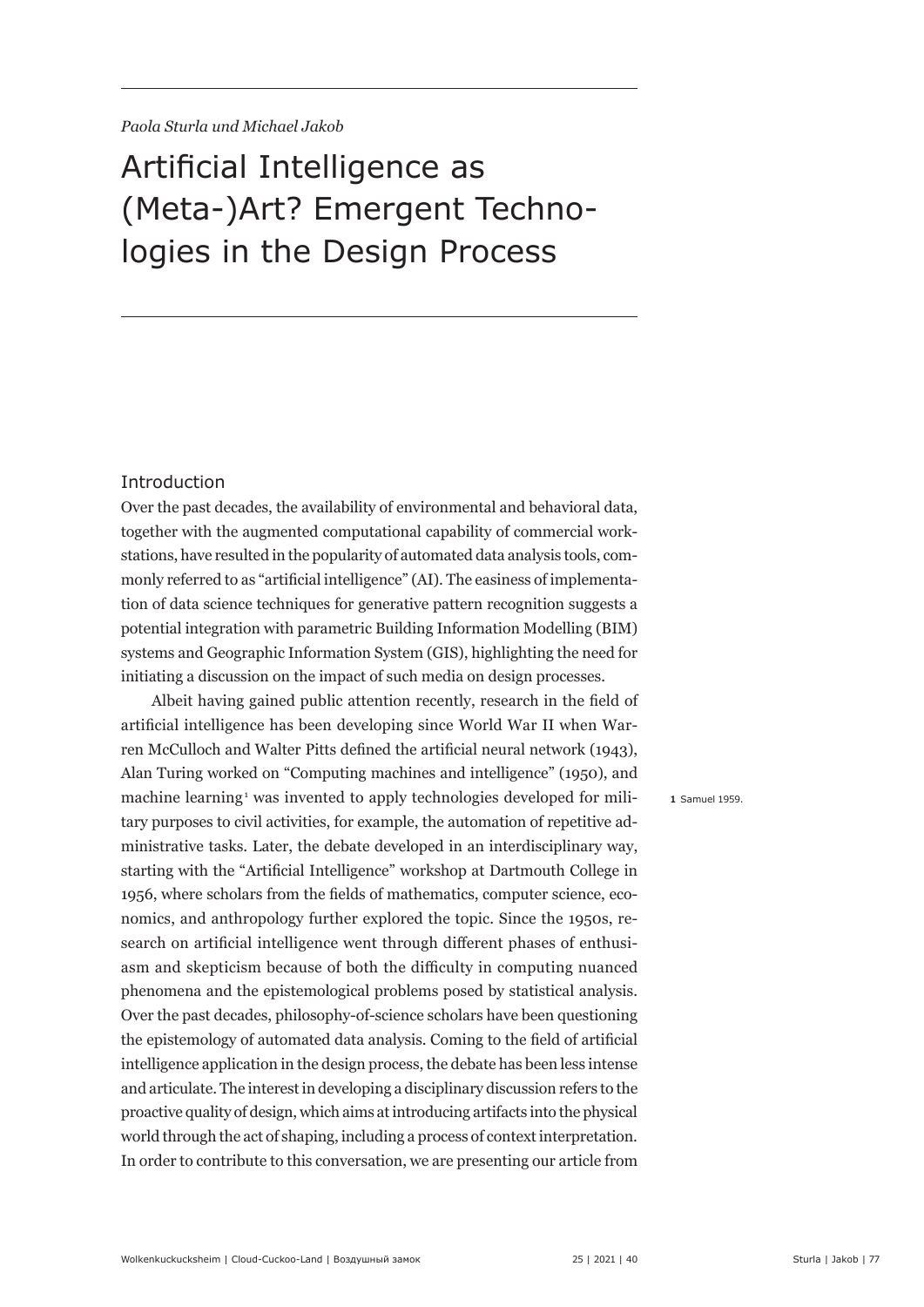**2** Gasperoni 2019.

**3** Eco 1968: 245.

the designer perspective. The designer is someone who, in general, does not have philosophical training but aims to question the tools that are at the heart of the design process. To do so, let us clarify what a designer does. Following Lidia Gasperoni's article on design as a "humanistic practice"<sup>2</sup> let us borrow Umberto Eco's definition of the architect (or the designer at large) as the "last humanist"<sup>3</sup>, that is as someone obliged to think comprehensively to deliver a physical object whose primary scope is not the mere use, but a form of contemplation by establishing relationships between systems on which she/he has no power. In other words, the designer is someone who holistically and critically operates in the world, interpreting the environmental, cultural, and spatial context, and addresses its ambiguity through the means of design. This concept implies that the action of interpretation is critical in the work of the designer.

By acknowledging that the environment and its interpretation are inextricably bound to the design process, and by questioning the epistemology of automated analytics, our paper provocatively asks if artificial intelligence is an aesthetic device producing outcomes that are a form of (meta-)art. By outcomes of an AI, we think of the product the algorithm generates. This could span from the revealing of patterns and complex relationships within the dataset and their visualization to a catalog of new forms in the field of generative design and a further evolution of parametric design. In the context of this article, we concentrate on the generative design side of the spectrum.

Our hypothesis is that the models for automated data analysis, because of their biases, do not satisfy the claim of objectivity often assumed when applying parametric design. However, as an aesthetic interpretation of a place, they inspire designers and stimulate their interpretation in the framework of the hermeneutic process of design. The aim is to contribute to a debate concerning the need for artificial intelligence in design practice with a focus on generative design.

#### Parametric Design, an Overview

During the second half of the twentieth century, in the field of architecture, practitioners and researchers got more and more interested in parametric design. Derived from analog parametric design, an established method in the field of civil engineering, its precedents can be traced back to Antoni Gaudi's structural models for the Church of the Colonia Güell (or *Sagrada Familia*) in Barcelona and to the theoretical and practical work of Italian architect Luigi Moretti <sup>4</sup> . At the same time, the need for controlling large scale territorial datasets to support ecological design in the field of landscape planning lead to the development of the layering of information method presented in "Design with Nature" by landscape architect Ian McHarg at the University of Pennsylvania<sup>5</sup>.

The parametric method has been converted into digital by Ivan Sutherland, a computer scientist who has foreseen the potentials for computation in the creative field. He programmed Sketchpad in 1963, initiating the debate on the human-computer-interaction in design<sup>6</sup>. Since then, research has unfolded thanks to the production of theoretical work on the notion of algorith-

**4** Frazer 2016: 19.

**5** McHarg 1969.

**6** Sears and Jacko 2007.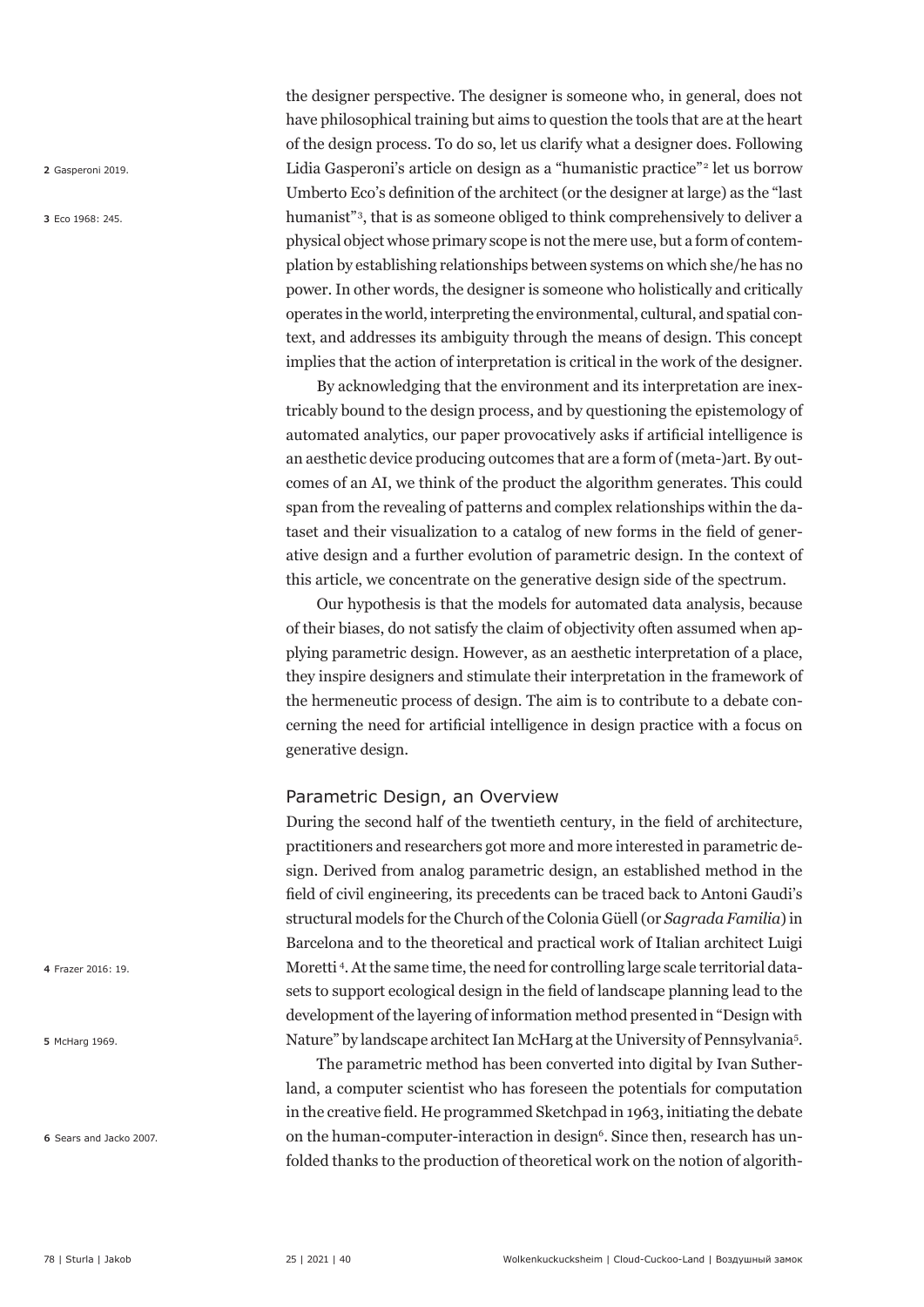mic processes, for example in Ciro Najle's research at the Architectural Association and at Cornell University, the philosophical research of Mario Carpo <sup>7</sup> , and experiments in practice led by a growing number of professionals like Frank Gehry, Zaha Hadid, UNStudio and more recently Groundlab. That experimentation has been fostered by a growing interest of software houses as Autodesk and McNeel in developing and selling commercial software for parametric computation in design. The interest in large scale datasets has led to the coeval development of McHarg's method into the Geographic Information System (GIS) by the Environmental Systems Research Institute (ESRI), a research center and a software house that was founded by one of his students.

This short history of computation in design reminds us of the entanglement between theory, practice, and commercial technological enhancement that shaped the parametric design approach. The notion of artificial intelligence is engaging within this cultural evolutionary framework because it implies the possibility of automating the process, or part of it, obtaining what we now call generative design. For this brief essay, let's define artificial intelligence as the study of "intelligent agents," technologies that can sense the environment and take action to achieve a goal 8. Such technologies retain an ability to "learn" through statistical pattern recognition methods (data analysis) on "complex datasets"<sup>9</sup>, commonly referred to as Big Data<sup>10</sup>. Big Data is produced as a result of the process of sensing the environment through manmade sensors, which are more and more automated and interconnected in their operations in the framework of the Internet of Things (IoT).

 In recent years, the widespread interest in pervasive sensing and ubiquitous computing $11$  has led to the emergence of the concept of generative design. For example, in their recent book *Codify* Bradley Cantrell and Adam Mekies published a series of essays related to the topic. The editors' approach implies a definition of design as a logical process based on generative and alterable computing abstraction. Given this premise, they underline the difference between computation and computing, the first being the mere translation of analog ideas into digital format for representation via commercial software, the second being the "systematic method for critical thinking that emphasizes through process and iteration over memorization and duplication" stressing the "linking of ideas"12 via interfaces that bridge the lack of programming skills for designers. In order to support their hypothesis, the editors present a series of essays where generative design emerges as a topic, for example in the contribution by Jillian Walliss and Heike Rahmann "Computational design methodologies: an inquiry into the atmosphere," in which they explore the potential of computation, of "big and small data"13, of simulations in addressing climate change, and where they define the designer as a curator who continually redefines the problem and the point of intervention as a consequence of knowledge provided by data analysis. *Codify* is just one example of the recent literature on the relationship between Big Data, artificial intelligence, and the production of space. This kind of research produced by practitioners in the field is relevant because it provides a disciplinary per**7** Carpo 2011, 2017.

**8** Nilsson 1998.

**9** Vantini 2018.

**10** Manyika 2011.

**11** Weiser 1996.

**12** Cantrell and Mekies 2018: 27.

**13** Ibid.: 133.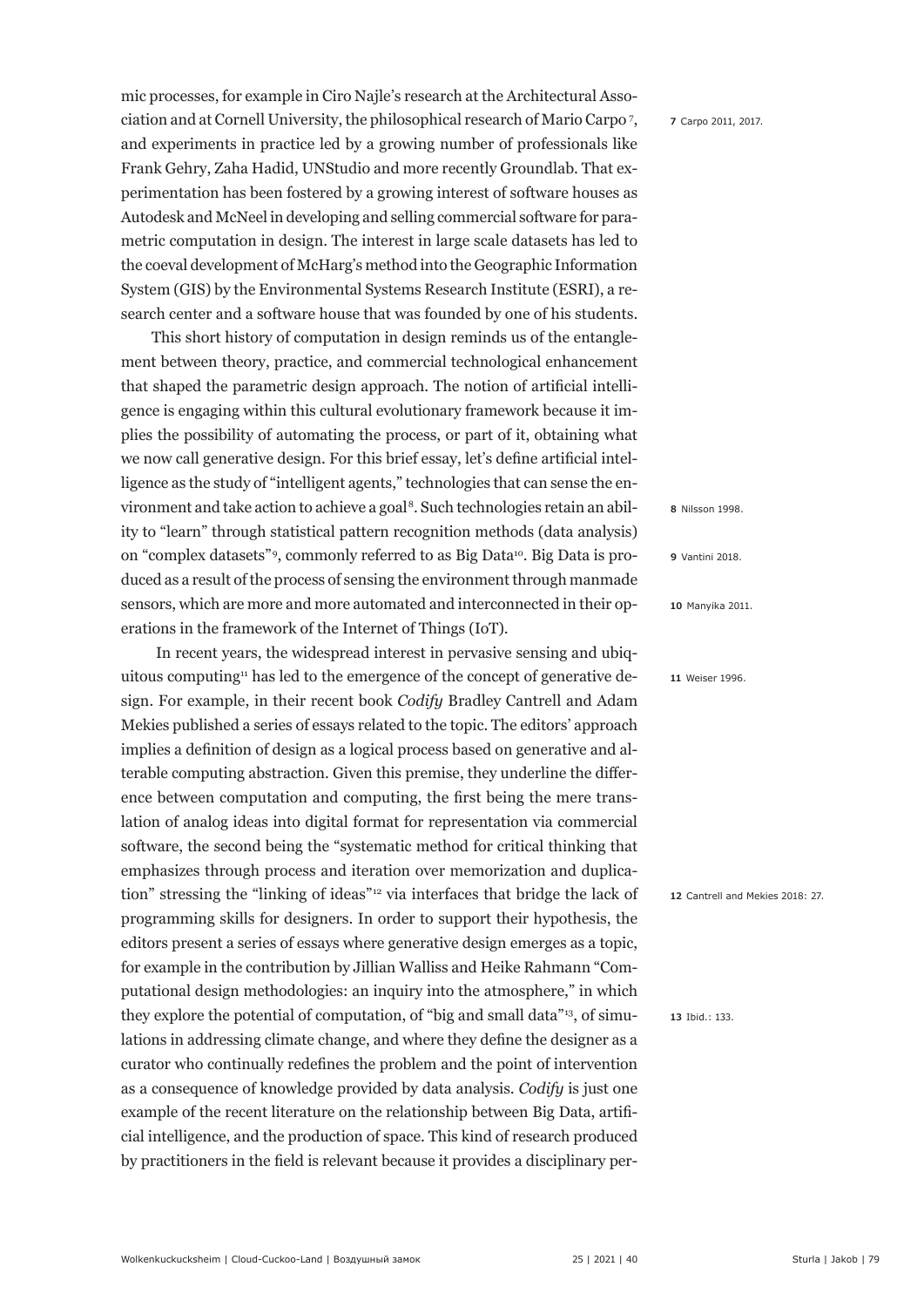spective on the problem. However, it commonly fails to take into account the broader debate on the agency of technology in shaping the way we operate.

 Philosophers in the field of epistemology investigated the problem of the impact of technology on the scientific method. In June 2008, journalist Chris Anderson published on *Wired* "The End of Theory: The Data Deluge Makes the Scientific Method Obsolete"14, arguing that the mass of data revealed by sensing technologies and ubiquitous computing devices would have made theory obsolete because scientific inquiry would turn into a data-driven, inductive bottom-up endeavor. Inductive, "intelligent" algorithms would reveal patterns and, therefore, in his opinion, knowledge without the need for formulating a research question. This provocative statement generated a reaction in the community of epistemologists. Although related to the scientific method, which does not require a design output explicitly, let us explore these arguments to provide a framework for investigating the role of artificial intelligence in design.

# Epistemology of Big Data

In his essay "Could Big Data be the end of theory in science?" (2015) Fulvio Mazzocchi reconnects the inductive method with the writings of Francis Bacon, who in 1620 defined the scientific method as based on experimental data rather than preconceived notions<sup>15</sup>. According to Mazzocchi, what is called Big Data science "renews the primacy of inductive reasoning in the form of technology-based empiricism and has inspired a view of the future in which automated data mining will lead directly to new discoveries."16

Mazzocchi refers to the work of Viktor Mayer-Schönberger and Kenneth Cukier to enumerate three main innovations related to Big Data use: inclusiveness of analysis, less interest in precision, and emphasis on correlations<sup>17</sup>. The recent literature on the topic is vast $18$ . This position has been supported and fostered by the fast technological development of the "info-sphere"19 and its related business opportunities, concentrations of power, and mythology<sup>20</sup>. The result is a "rhetoric of objectivity" that has been influencing the public debate, and that often fascinates policymakers<sup>21</sup>.

The critique of this approach begins with the notion of data as a human construct: data are biased because of the purposes of their collection, and the instruments used to collect them. According to Martin Frické,

"Data is anything recordable in a relational database in a semantically and pragmatically sound base. The semantics require for the recordings to be understood as true or false statements. The pragmatics suggest that we favor recording what seems to be concrete facts. Therefore, Data is conjectural." (Frické 2015: 652)

Moreover, every dataset (not necessarily a "big" one) is conjectural; therefore, data and Big Data are similar<sup>22</sup>. The public debate does not acknowledge this similarity. According to Lisa Portmess and Sara Tower, the metaphor that describes Big Data as a resource ("the new oil," "mining information") is mis-

**14** Anderson 2008.

**15** Bacon 1889.

**16** Mazzocchi 2015: 1250.

**17** Mayer-Schönberger and Cukier 2013.

**18** See also Kitchin 2014a, 2014c, 2014b; Kitchin and Dodge 2011.

**19** Floridi 2011.

**20** Crawford, Miltner, and Gray 2014.

**21** Ebd.

22 Lipworth / Mason / Kerridge 2017.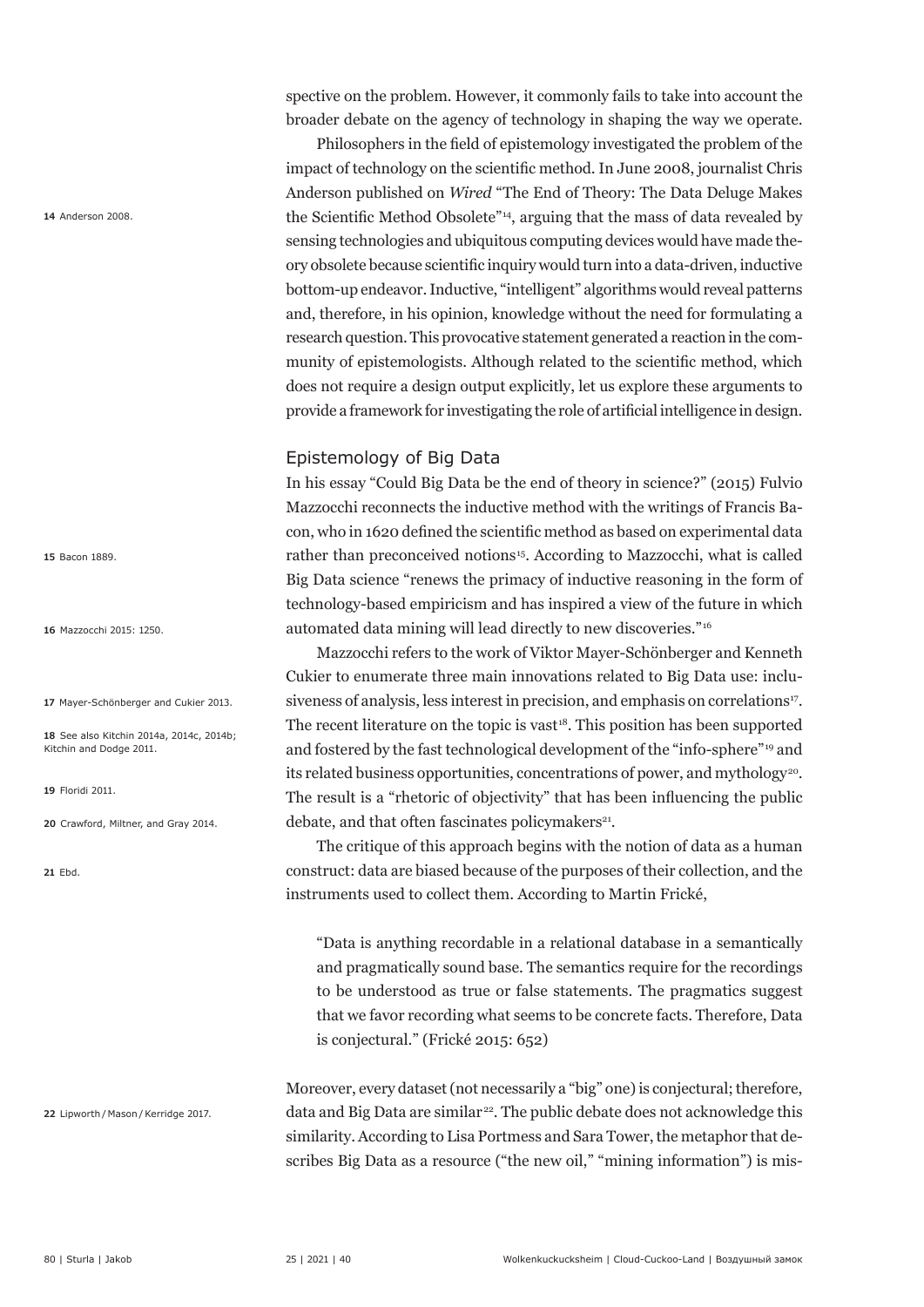leading and contributes to hide the ethical and epistemological problems related to their use <sup>23</sup>. This consideration recalls Bruno Latour's story of the expedition to the Amazon with a team of botanists and pedologists (Latour 1999) and their use of the "pedocomparator" to classify soil colors and textures and translate them into data. This kind of instrument supports a quick move from the physical to abstraction, attempting to minimize, but not to overcome the risk of relativism: "But won't relativism rear its monstrous head as we attempt to qualify the nuances of brown?"24

The researcher's perception of the nuances of brown biases the data output of the pedocomparator, which is therefore conjectural, showing that there is a sort of implicit "art of data gathering"25. The data generated by the comparison of soil samples in the pedocomparator are mediated by the interpretation of the human researcher who abstracts them. Latour's argument demonstrates that intuition and interpretation are at the core of the scientific process of knowledge production, making it a cultural process.

When we deal with sensors-generated data, we are facing the same epistemological problem: their biases related to the instrument (the device design, its position, its capacity, etc.) that abstract them for us. Such biased conjectural data constitutes the training set for inductive "intelligent" algorithms that reveal patterns within them, allowing for automated inferential interpretations of the phenomena based on correlations. Following Frické's argument, this poses the problem of multiplicities (multiple connections) and their challenge to statistical conclusions.

 To summarize, nowadays philosophy-of-science researchers and epistemologists are challenging the idea that automated analysis of "complex" datasets reveals a sort of embedded knowledge, rendering as problematic the notion of objective AI outcomes. On the contrary, the reference to the "art of data gathering" suggests that AI outcomes embed interpretations and are therefore conjectural. From a designer's perspective, this means that every attempt to design in a scientific and objective way through data-driven generative tools is illogical, and therefore the designer retains an agency in the process. Now the question becomes what are such technologies for in the design process?

# The Designer as the "Last Humanist" and Luciano Floridi's "Logic of Design"

As mentioned in our introduction, we refer ourselves to Umberto Eco's definition of the architect (the designer) as the "last humanist":

"The architect finds himself condemned, by the nature of his practice, to be the only and last humanist of contemporary society: obliged to think the totality precisely to the extent that he becomes a sectorial, specialized technician, intended for specific operations and not for metaphysical statements." (Eco 1968: 245. Translation by Paola Sturla)

**23** Portmess / Tower 2015: 3.

**24** Latour 1999: 58.

**25** Portmess / Tower 2015: 5.

.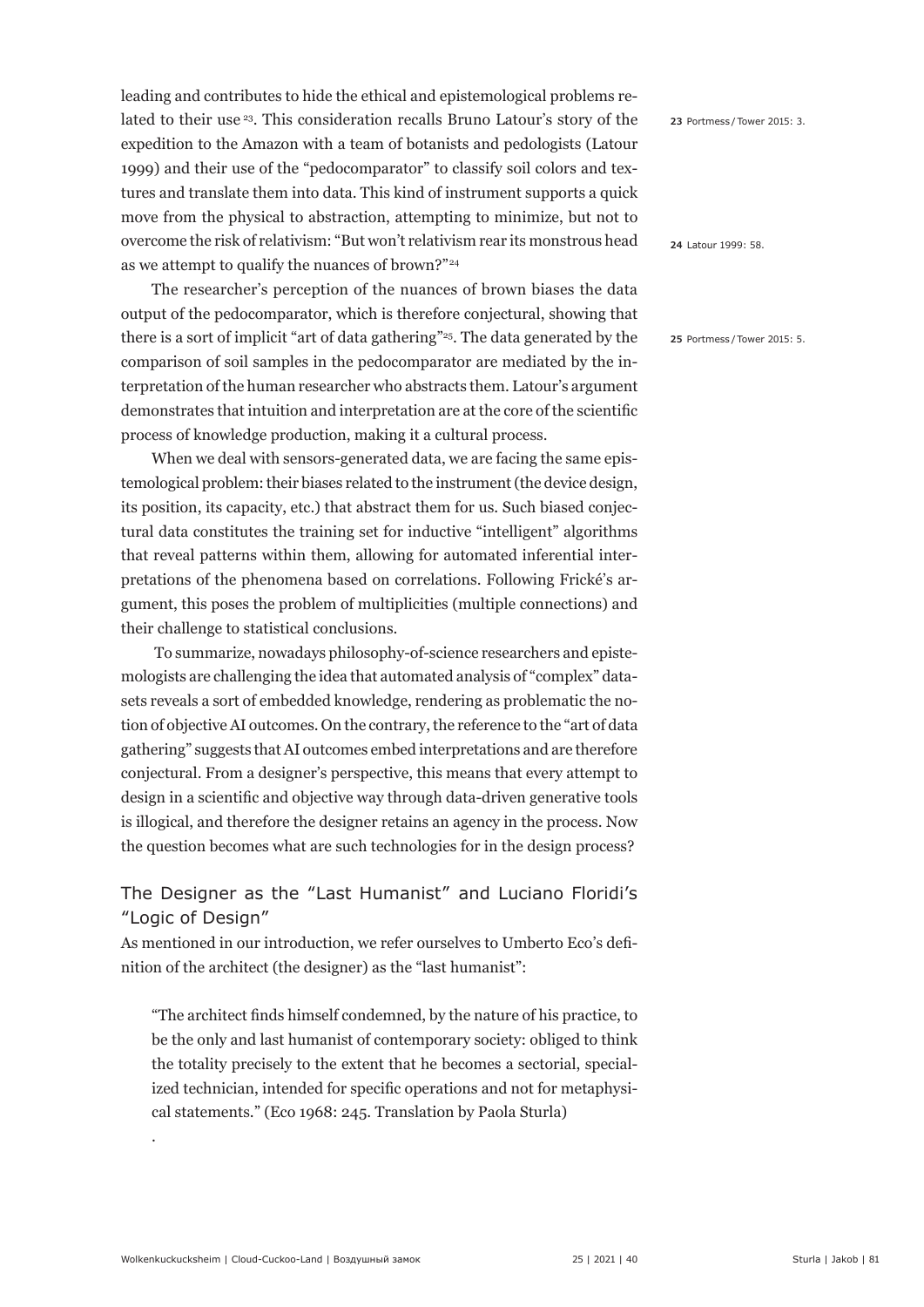The architect as the "last humanist" is a generalist who interprets the context in which he is operating in a multidisciplinary way, understanding not only building techniques and materials, but also sociology, economics, ecology, and all the codified sectorial fields which contribute to the description and best possible knowledge of the complexity of the world.

Lidia Gasperoni highlights the dual code that characterizes architecture in Eco's theory, with an internal perspective (the perspective of architecture in itself), on the one hand, and an external one (architecture in relationship to complex systems, or "context" in order to use architectural jargon), on the other hand. Gasperoni refers to Kant and to the sensible qualities of the object, that make the object itself a part of the context<sup>26</sup>. The context influences, in other words, the design product, with the design output as a part of the context. Hence, architecture becomes "environment"<sup>27</sup>. As a consequence, considering architecture as environment helps understand the "productive skepticism"28 it generates: being a complex object, architecture as environment resists understanding following clear, quantitative, and measurable standards. Architecture as environment allows, on the contrary, for manifold interpretations. Architecture and design are therefore based on aesthetic, interpretative, creative practices, rather than only on analytical ones. Because of the interpretative practice of design, the designed artifact does not provide a record for objectively describing cultural, economic, environmental dynamics, but is instead a synthesis which aims at making productive skepticism rather than knowledge. We want to stress here that the design process implies an aesthetic practice of context interpretation.

The notion of the designer as the "last humanist" suggests that the design process differs from scientific inquiry because it aims to interpret and synthesize rather than to understand. Luciano Floridi further investigated this concept in his last work, *The Logic of Information: A Theory of Philosophy as Conceptual Design*, defining design as "the blueprint that provides information about the system to be created."<sup>29</sup>

According to Floridi, the "logic of design"30 differs from the two main models of the logic of knowledge production we inherited from modernity, namely "Kant's transcendental logic of conditions of possibility of a system, and Hegel's dialectical logic of conditions of in/stability of a system"31, because of its poietic nature. Floridi calls a "system" the product of design (the building, the landscape, the chair), and the model of such system the blueprint which contains the information to create the artifact, in design terms: the project. Floridi defines design as an "independent epistemic praxis" based on functional and nonfunctional requirement settings. Following him, in the "logic of design", to understand is to construct. This point helps us grasp the role of the humanistic designer, who understands the system by building it. This recursive process of understanding is inferential: the relationship between what suffices the requirements and the implementation is not deductive, so the inference is neither inductive or adductive, but rather conductive. The requirement sets are based both on analysis and choice, and choice

**26** Gasperoni 2019.

**27** Uexküll 1926.

**28** Gasperoni 2019: 306.

**29** Floridi 2019: 188.

**30** Ibid.

**31** Ibid:1–20.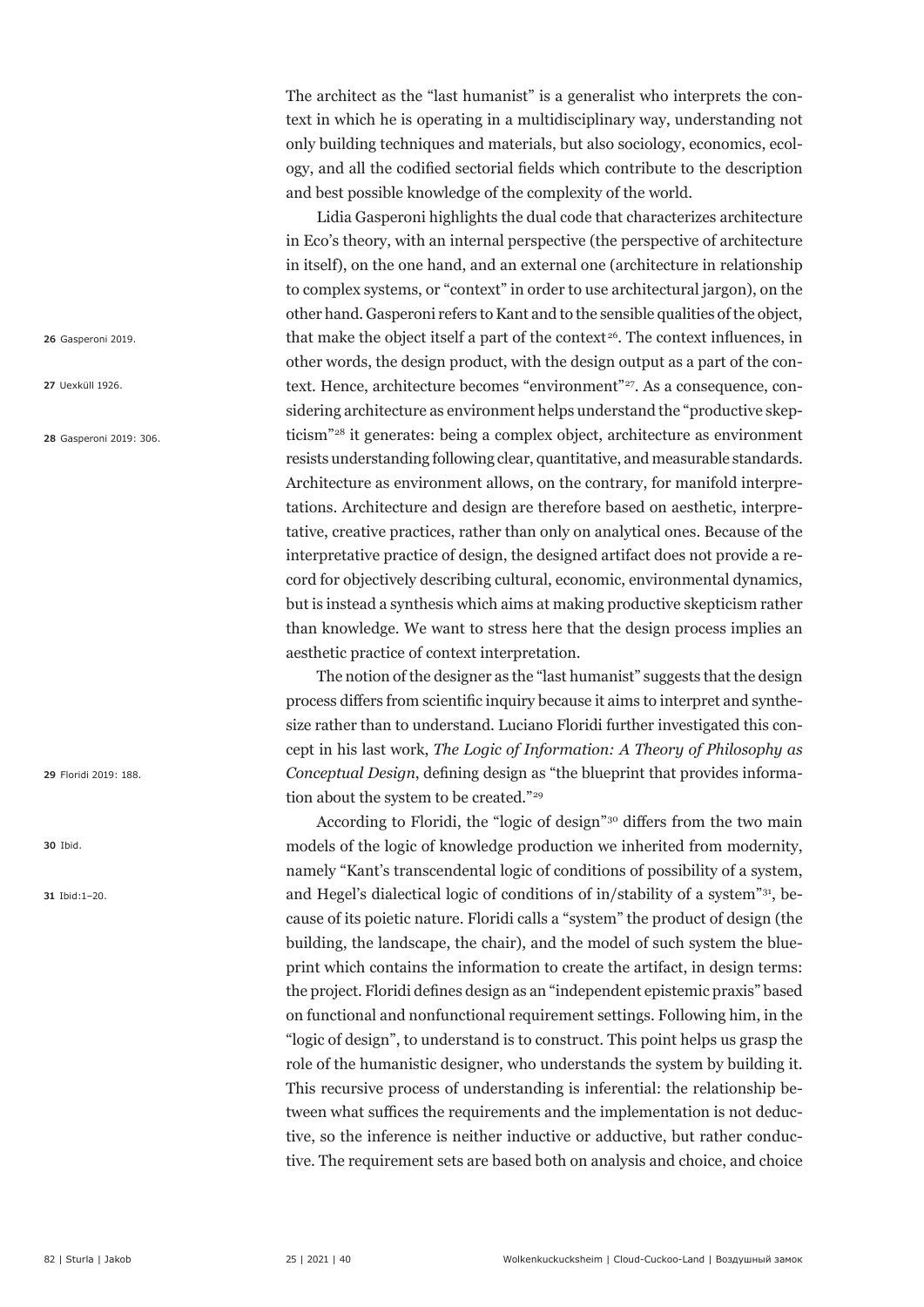is pragmatic and not determinate, but rooted in a variety of circumstances, from social to accidental ones. After setting the requirements, the designer decides how to implement the preferred choice. As a consequence, given a set of requirements, multiple systems fit all of them, and the selection of implementing one or the other is the designer's decision. The decision process explains why "design is not an empirical kind of experimenting, but […] a praxis"32. His argument is compelling and resonates deeply with the everyday experience of designers working at every scale, as the word blueprint does.

Moreover, Floridi states that implementing a "logic of design" in philosophy is essential because the "digital is transforming the nature of our concepts," especially concerning "weak", open, unstructured problems that allow for a variety of solutions. We want to slightly push Floridi's argument here by making explicit that design requirements do not include only mere functional ones. Designers work on the perception of their projects, on the experience they generate, on their modes of use, on their ecological relationships with the environment, in one word: they take into consideration the aesthetics of their artifacts.

To tackle this openness through an aesthetic practice of context interpretation requires a clear understanding of how we design solutions as "humanistic designers." From a designer's perspective, it is useful to reinforce this argument while investigating the potential role of artificial intelligence in practice.

#### Artificial Intelligence in the Humanistic Design Process

In the previous paragraphs we made two points: i) Big Data used to train artificial intelligence algorithms to reveal patterns and make statistical inferences are conjectural and biased by the context in which they have been gathered, by the instruments used to produce them, and by the human intention behind their collection. For this reason, their use in science poses epistemological issues. ii) The designer is the "last humanist" because he applies the "logic of design" to investigate a system by making the blueprint that contains the information to build it. This process of blueprint making implies an aesthetic practice of selecting functional and nonfunctional requirements based on circumstantial choices; therefore, a variety of systems implies a series of requirements.

Given these two premises, the application of generative design tools based on automated data analysis to generate new forms poses at least three questions:

1. The question of the blueprint: How can the humanistic designer produce a blueprint for a new system tackling a set of requirements if it is supported by an artificial intelligence trained on a dataset related to a blueprint for another, different system?

2. The question of context: How can an artificial intelligence trained on datasets gathered in another place and time generate an output applicable to a different, complex context?

**32** Floridi 2019: 193.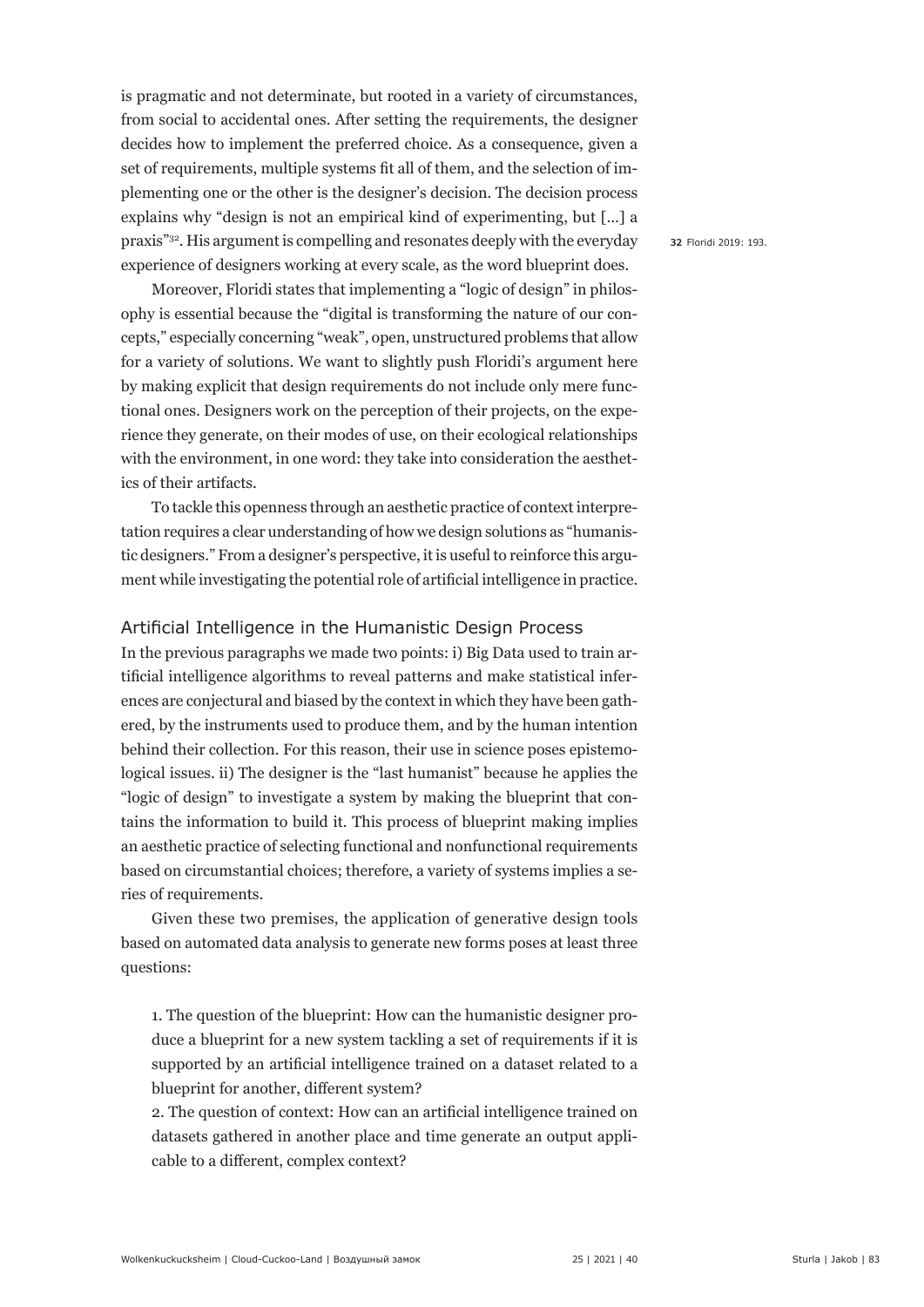3. The question of multiplicity: Having acknowledged that the designer as a humanist operates circumstantial choices to sort through multiple options, and each design is biased by the designer's point of view, how is the epistemological critique to artificial intelligence relevant in the context of the "logic of design"?

It seems that, given the biased nature of design, the conjectural artificial intelligence output could be part of the design process, which aims to produce an understanding of the system by constructing it. Therefore, the problem would instead be embedded at a deeper level in the way current artificial intelligence actually works: By being trained on datasets gathered in other places and times, generative design tools could miss the specificity and nuances of the phenomena characterizing the context where the next system will be developed, therefore misleading the production of its blueprint, or project.

### Artificial Intelligence as (Meta-)Art?

Hence the question: Is artificial intelligence ultimately an aesthetic device producing a form of (Meta-)Art? Something that provides a conjectural, and always questionable contribution to the cultural process of design, as other media designers use to interpret the context do?

The notion of artificial intelligence as an aesthetic device that produces some kind of art is not a new one. The literature in the field of computational creativity is rich in experiments that attempt to make a computer-generated art. Computational creativity researchers ask if computers could produce creative content through massive, automated pattern recognition on existing art and design works<sup>33</sup>. Companies as Facebook AI experiment on automatically generated fashion recommendations<sup>34</sup> and on machines that learn like people<sup>35</sup>. The output could be potentially rendered via immersive experience technologies, Virtual Reality, and Mixed Reality. At the same time, neuro-aesthetics researchers investigate the impact of designed spaces and the environment on human perception and emotion, through experiments on behavioral data analysis as the one run by Google Design Studio during the 2019 Milano Design Week<sup>36</sup>.

 These contributions (and many similar ones which we are not referring to for the sake of synthesis) are relevant for the questions they raise. However, they all seem to imply that artificial intelligence generates the final artistic output. In our perspective, it appears more appropriate to investigate further whether artificial intelligence is relevant in the context of the hermeneutic design process. The outcome of a generative artificial intelligence becomes (Meta-)Art when it contributes to a process of cultural production, in a feedback loop with the designer, and with society at large. In other words, designers lead an interdisciplinary endeavor to navigate complex, open-ended problems through the logic of design to make (shape) objects that become themselves the context impacting the next round of the process. The AI outcome could provide additional aesthetic *stimula* to the loop, contributing to the result of the cultural process of design.

**33** See, for example, Elgammal et al. 2017.

**34** Wei-Lin et al. 2019.

**35** Lake et al. 2017.

**36** Ross 2019.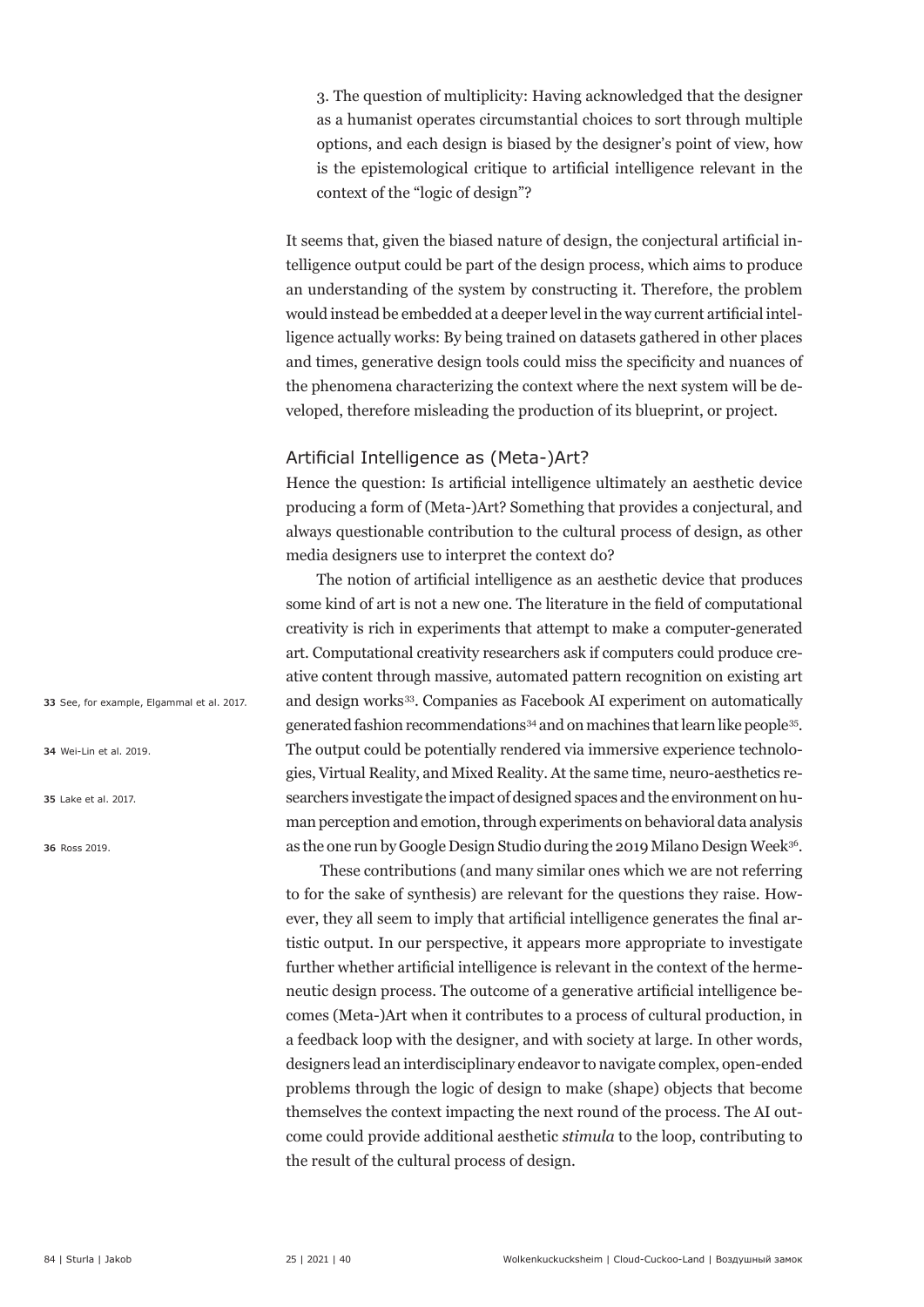Another critical point is the notion of multiplicity. Floridi mentions circumstantial choices, and we could translate this idea by arguing that designers generally select among multiple potential correlations and that they do so using the information generated by the design process itself. That is where we could go with Bruno Munari in saying that the designer has an aesthetic sense 37, and with Cristopher Alexander who states that "there is no legitimate sense in which deductive logic can prescribe physical form for us."38

The ability to sort through multiple valid options based on a recursive process is the peculiarity of design. Designers indeed understood this intuitively long time ago, but only a few of them were able to conceptualize their methodology. Lawrence Halprin defined the cognitive feedback loop between the community and his process as the "RSVP cycle"39, acknowledging the non-linearity of a process that involves Resources, Scores, Valuation, and Performance (fig. 1). Halprin's work contributed to theorize and visualize the creative process feedback loop between the environment, the context, and individual points of view on it. Halprin acknowledges that the design process is recursive <sup>40</sup>, and therefore we could imagine artificial intelligence in a feedback loop <sup>41</sup> with the human designer. Being a statistical tool, artificial intelligence could contribute to enriching the information available to the designer to make choices. Instead of a linear implementation of artificial intelligence into the design process, something that the data-driven design literature frequently seems to suggest (fig. 2), we propose a recursive relationship based on the AI designer feedback loop (fig. 3).

#### A Renewed "New-Humanism"

Beyond the discussion on the feedback loop itself, we think that the introduction of artificial intelligence in design constitutes an occasion for discussing a form of "new-humanism." By "new-humanism," we refer to the work of George Sarton, the founder of history of science as a discipline. In 1924, Sarton introduced an idea of "new-humanism" based on three pillars:

**37** Munari 1966.

**38** Alexander 1967: 8.

**39** Halprin 1969.

**40** Munari 2009, 1977, 1966; Floridi 2019; Schön 1983.

**41** Wiener 1948.

**Fig. 1** Lawrence Halprin, the RSVP Cycle in: Chang, Ching-Yu. 1978. "Workshop: Take Part Process to Collective Creativity." Process, Architecture, no. 4: 33.

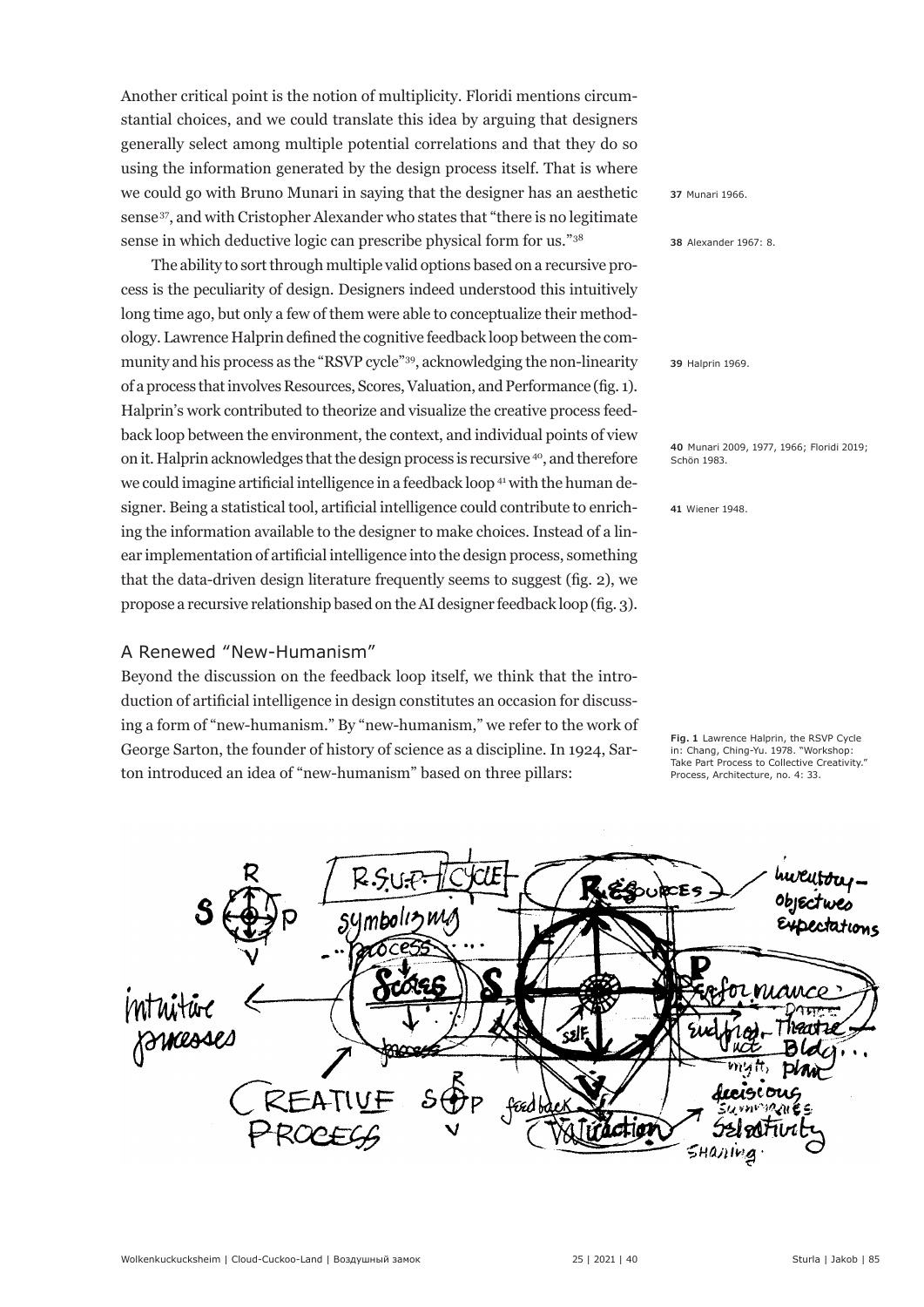

**Fig. 2** Sturla, Paola. Elaboration on a linear design process

**42** Sarton 1924: 32.



**Fig. 3** Sturla, Paola. The hermeneutic design cycle

**43** Ibid: 39.

**44** Ibid.

**45** Ibid: 32

"Human progress is essentially a function of the advance of positive knowledge […] The progress of each branch of science is a function of the progress of the other branches (principle of unity of knowledge) […] The progress of science [is due to] the combined efforts of all people (principle of unity of mankind)." (Sarton 1924: 9–11)

According to Sarton, "new-humanism" implies a "humanization of science"<sup>42</sup> through interdisciplinary work that brings together scientists, sociologists, philosophers, and so on. In the following paragraph, which sounds a little cynical, Sarton points to the reason why such a theory was needed in the "intellectual laziness of most men, the ignorance and pedantism of educators"43. In his opinion, the lack of interdisciplinary references could end up in a sort of "scientific Pharisaism, a worthless and stupid idolatry of facts, a system of meaningless conventions and unconscious prejudices"<sup>44</sup>.

For this reason, one century after Sarton's text, the fact that artificial intelligence generates arrays of new forms through a data-driven approach presents similar problems. This is the reason for speaking about a renewed "new-humanism," which retains the original combination of "scientific and humanistic spirit"45, but introduces a definition of knowledge adjusted to the recent advancements in the philosophy of science and in epistemology.

Traditionally, humanism implied the idea of the superiority of the human over nature. This idea has been widely criticized over the past thirty years, leading to post-humanistic philosophy and design methodologies. Such design methodologies have suggested to avoid anthropocentrism by hiding the presence of the human in the process of design, pretending to obtain an objective description of the site through quantitative analysis rendered as maps, infographics, and metabolic diagrams. Such neutral analyses were expected to deliver "objective," "scientific" design through parametric techniques with a focus on non-human entities. This tendency explains the success of what has widely been called "data-driven design," and the notion of artificial intelligence as automated data analysis to obtain generative design tools seemed the most logical direction to take.

The epistemological debate on artificial intelligence sheds the light on the impossibility of transcending the point of view on the system that every human has, which is the result of cultural biases. Humans are entangled in the network of relationships between non-human entities, and they interpret such environment by experiencing it aesthetically: they sense it and make sense of it through their cultural biases. At the same time, datasets that describe the environment are conjectural and manmade, so they incorporate cultural biases as well, and so do manmade "intelligent" algorithms used to mine them. This contingency could be an occasion to redefine the "new-humanism" as an attitude that avoids anthropocentrism because it's non-hierarchical: such a neo-humanistic approach to design would consider the human as a part of the system, someone that observes the system from inside, someone who sits at the same hierarchical level of animals, machines, and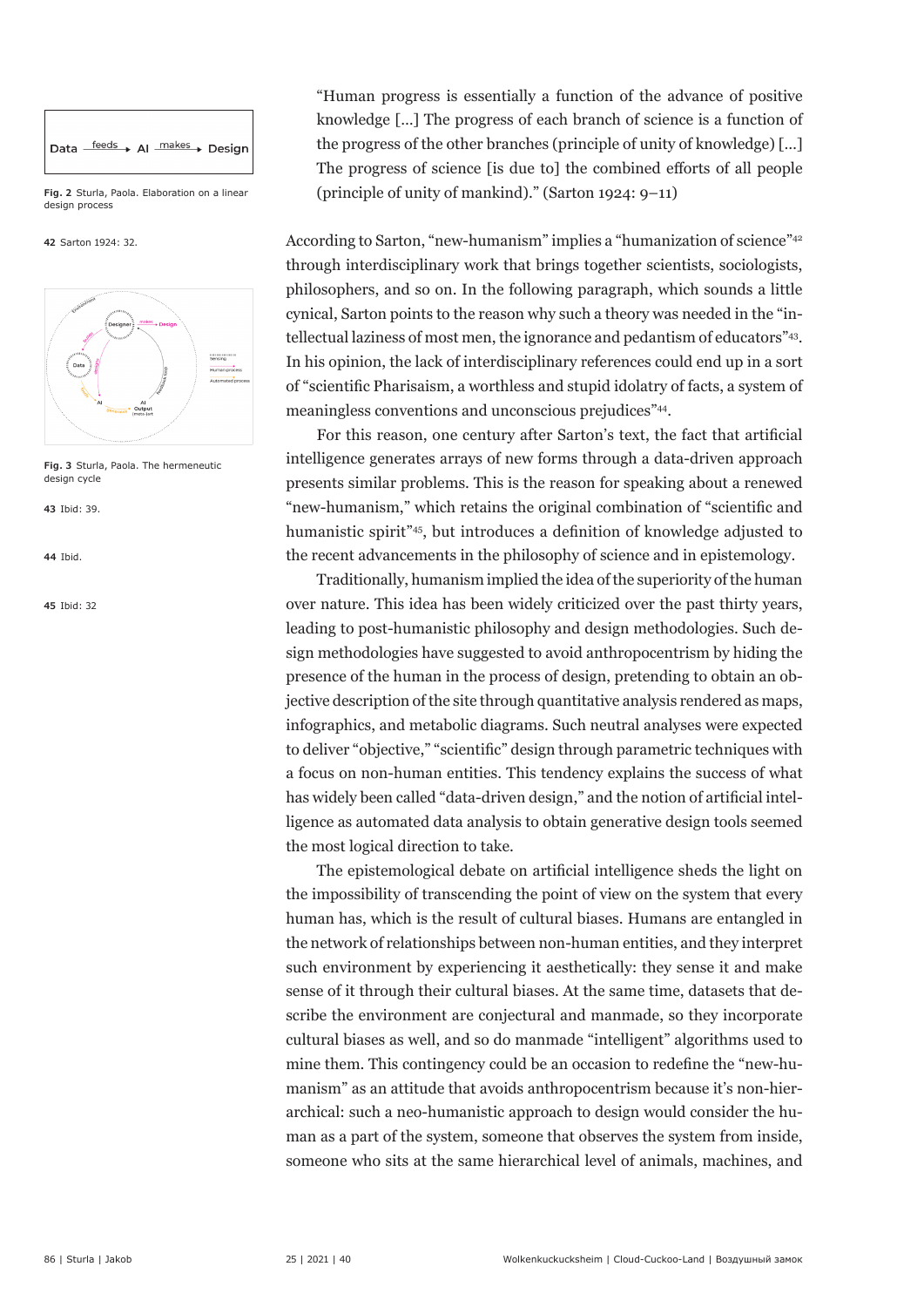all the non-human entities. This approach would avoid anthropocentrism by acknowledging that there is a multiplicity of points of view and consequent possible interpretations of a system. In synthesis, the renewed new humanistic approach would give back the creative agency to the designer, while avoiding the problem of anthropocentrism.

From a designer's perspective, such a statement resonates with the humanistic practice as defined by Eco and Gasperoni, suggesting than the "logic of design" and its synthetic comprehension of a system could be the field where such an interdisciplinary integration happens. This idea is supported by our experience in design practice, outside of the realm of academia, where such cross-pollination is a familiar baseline premise to the construction of artifacts of any kind.

#### Conclusions

In conclusion, artificial intelligence algorithm outcomes could be considered as (meta-)art when they are found within a process of cultural production. By recognizing that design aims at shaping the physical world and that the designer's point of view in itself biases the design process, we suggest that artificial intelligence could be engaged in a recursive feedback loop that expresses its aesthetic through its interface with the human practitioner. Such a feedback loop indicates the evolution of "new-humanism" toward a renewed "new-humanism," a rediscovery of the creative agency of the designer in an un-hierarchical relationship with nature.

#### Authors

Paola Sturla is a lecturer at the Harvard GSD in the Department of Landscape Architecture. Born and raised in Italy, she is a registered "architetto" and "paesaggista," researching on Artificial Intelligence in design practice. She has been practicing internationally in the field of infrastructure design. Paola holds a Master in Architecture (PoliMi, 2007), a Master in Landscape Architecture (Harvard GSD, 2011), and is a Ph.D. candidate in Urban Planning at Politecnico di Milano.

Michael Jakob teaches History and Theory of Landscape at hepia, Geneva, and aesthetics of design at HEAD, Geneva. He is a visiting professor at Politecnico di Milano and at the Accademia di Architettura in Mendrisio. His teaching and research focus on landscape theory, aesthetics, the history of vertigo, contemporary theories of perception and the poetics of architecture.

#### Literature

*Alexander, Christopher (1967):* Notes on the Synthesis of Form. Cambridge, MA: Harvard University Press.

*Anderson, Chris (2008):* "The End of Theory: The Data Deluge Makes the Scientific Method Obsolete," in: Wired, June 2008. https://www.wired.com/2008/06/pb-theory/ (February 20, 2020).

*Bacon, Francis (1889):* Bacon's Novum Organum. Oxford: Clarendon Press.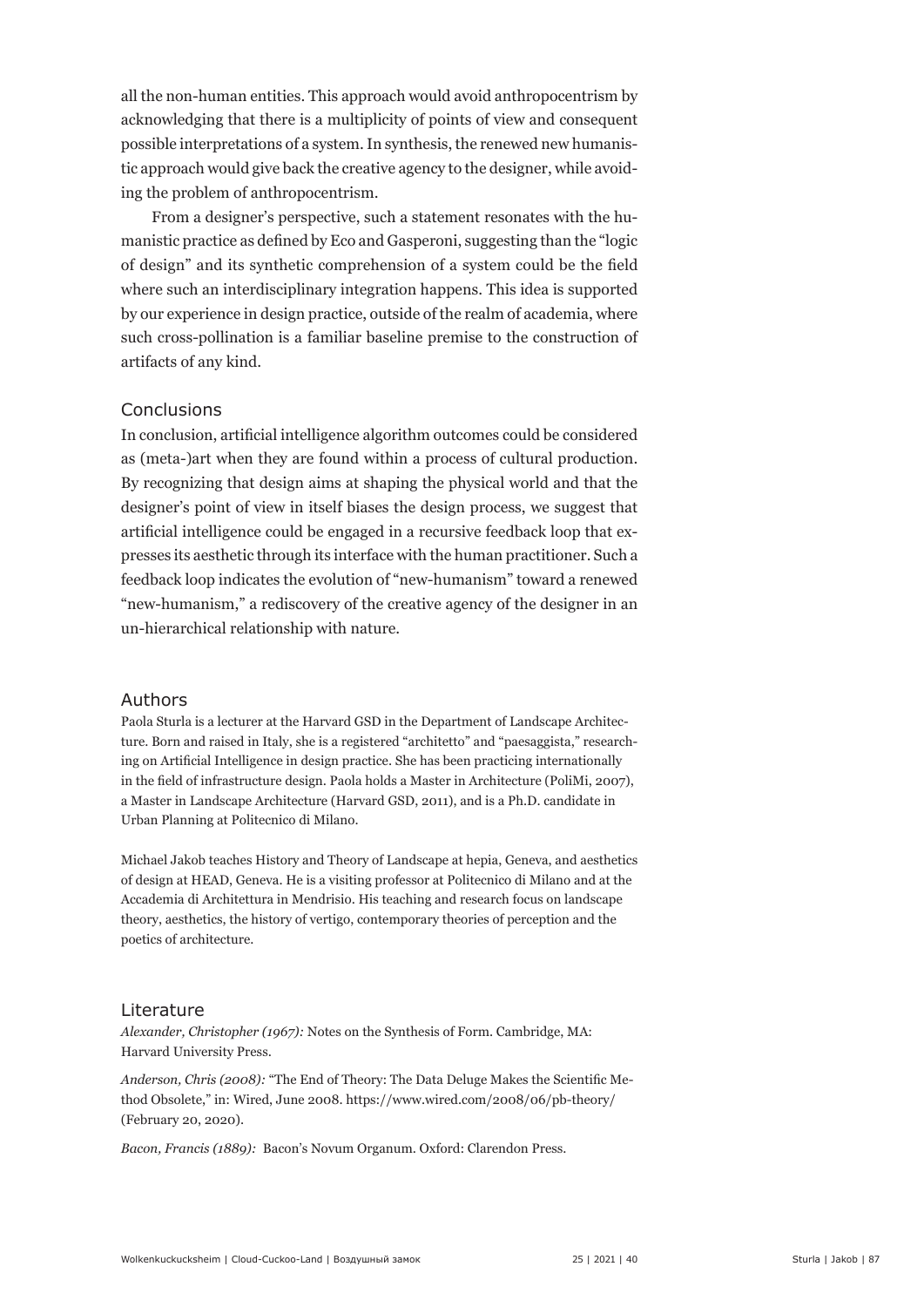*Cantrell, Bradley and Adam Mekies (2018).* Codify: Parametric and Computational Design in Landscape Architecture. Abingdon, Oxon; New York, NY: Routledge

*Carpo, Mario* (2011): The Alphabet and the Algorithm. Writing Architecture. Cambridge, Mass.: MIT Press.

*--- (2017):* The Second Digital Turn: Design beyond Intelligence. Cambridge, Ma: MIT Press.

*Crawford, Kate, Kate Miltner, and Mary L. Gray. (2014):* "Critiquing Big Data: Politics, Ethics, Epistemology: Special Section Introduction. (Big Data, Big Questions)," in: International Journal of Communication (Online) 8 (2014): 1663–1672 (February 20, 2020).

*Eco, Umberto (1968):* La Struttura Assente. Introduzione Alla Ricerca Semiologica. Milano: Bompiani.

*Elgammal, Ahmed, Bingchen Liu, Mohamed Elhoseiny, and Marian Mazzone (2017):*  "CAN: Creative Adversarial Networks, Generating 'Art' by Learning About Styles and Deviating from Style Norms," arXiv:1706.07068v1, 21 June 2017. (February 20, 2020).

*Floridi, Luciano (2019):* The Logic of Information : A Theory of Philosophy as Conceptual Design. Oxford: Oxford University Press.

*--- (2011):* The Philosophy of Information. Oxford: Oxford University Press.

*Frazer, John (1995):* An Evolutionary Architecture. London: Architectural Association.

*--- (2016):* "Parametric Computation: History and Future," in: Architectural Design 86  $(2): 18-23.$ 

*Frické, Martin (2015):* "Big Data and Its Epistemology," in: Journal of the Association for Information Science and Technology 66 (4): 651–61.

*Gasperoni, Lidia (2019):* "Architecture as a Humanistic Practice. Umberto Eco and Ludwig Wittgenstein on Signs and Symbols," in: Estetica. Studi e Ricerche IX: 297–312.

*Halprin, Lawrence (1969):* The RSVP Cycles : Creative Processes in the Human Environment. New York: G. Braziller.

*Ihde, Don (2012):* Experimental Phenomenology : Multistabilities. Albany: State University of New York Press.

*Kitchin, Rob (2014a):* "Big Data, New Epistemologies and Paradigm Shifts," in: Big Data & Society 1 (1) April–June 2014: 1–12.

*--- (2014b):* The Data Revolution. Big Data, Open Data, Data Infrastructures and Their Consequences. SIngapore: Sage Publications Ltd.

*--- (2014c):* "The Real-Time City? Big Data and Smart Urbanism," in: Geo Journal 79 (1):  $1 - 14.$ 

*Kitchin, Rob, Martin Dodge (2011):* Code/Space. Software and Everyday Life. Cambridge, (Mass.): MIT Press.

*Lake, Brenden M, Tomer D. Ullman, Joshua B Tenenbaum, and Samuel J Gershman (2017):* "Building Machines That Learn and Think like People," in: Behavioral and Brain Sciences, 40 , 2017: 1–72.

*Latour, Bruno (1999):* Pandora's Hope : Essays on the Reality of Science Studies. Cambridge, Mass.: Harvard University Press.

*Lipworth, Wendy, Paul Mason, and Ian Kerridge (2017):* "Ethics and Epistemology of Big Data," in: Journal of Bioethical Inquiry 14 (4): 485–88.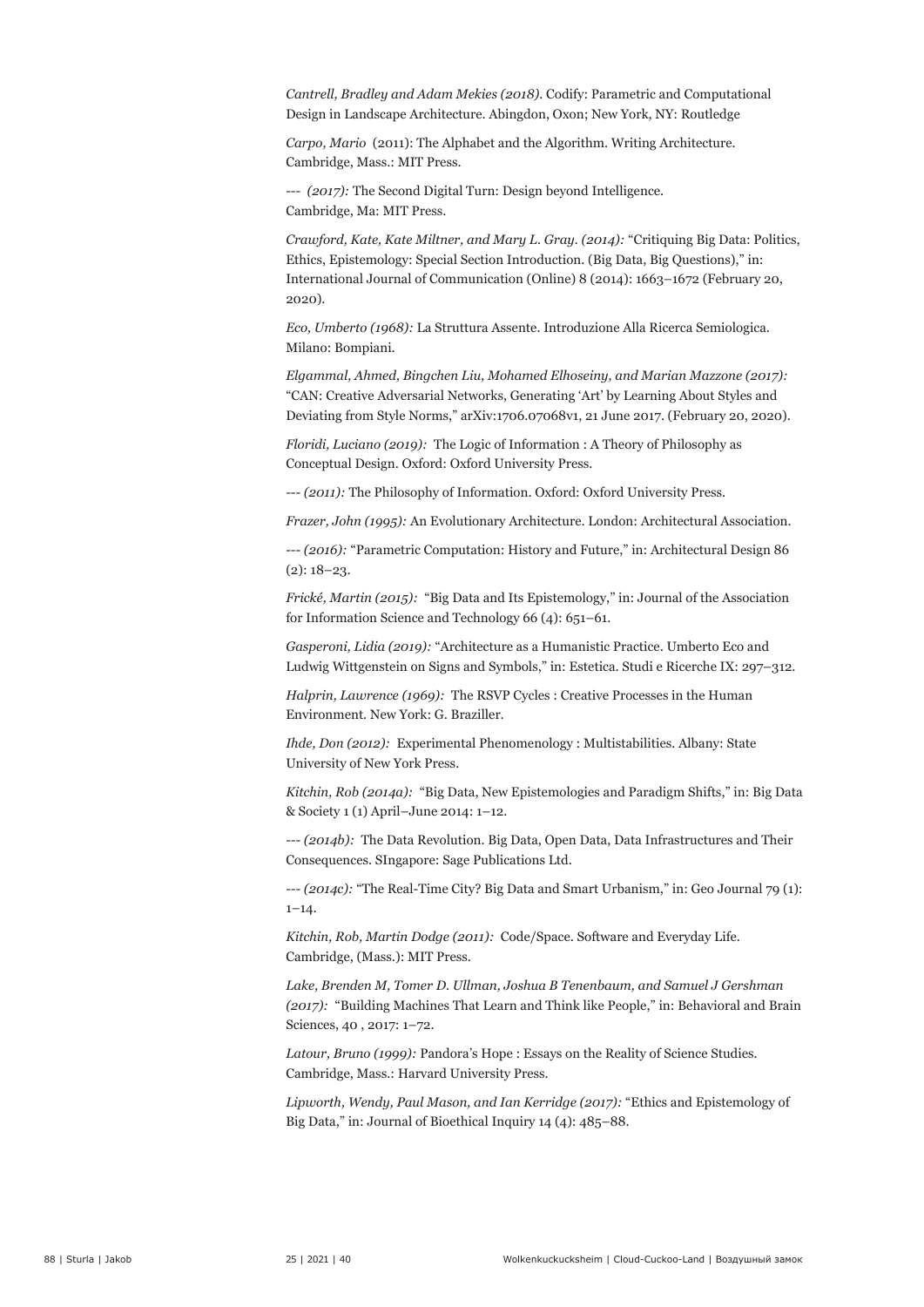*Manyika, J. et al. (2011):* "Big Data: The next Frontier for Innovation, Competition, and Productivity." https://www.mckinsey.com/~/media/McKinsey/Business Functions/ McKinsey Digital/Our Insights/Big data The next frontier for innovation/MGI\_big\_ data\_exec\_summary.ashx. (February 20, 2020).

*Mayer-Schönberger Victor, Kenneth Cukier (2013):* Big Data: A Revolution That Will Transform How We Live, Work, and Think. Boston: Houghton Mifflin Harcourt.

*Mazzocchi, Fulvio (2015):* "Could Big Data Be the End of Theory in Science?" in: EMBO Reports 16 (10): 1250–55.

*McCulloch, Warren, Walter Pitts (1943):* "A Logical Calculus of the Ideas Immanent in Nervous Activity," in: The Bulletin of Mathematical Biophysics 5 (4): 115–33.

*McHarg, Ian L. (1969):* Design with Nature. Garden City, N.Y.: Published for the American Museum of Natural History, The Natural History Press.

*Munari, Bruno (1968):* Arte Come Mestiere. Roma: Laterza.

*--- (1977):* Fantasia. Roma ; Bari: Laterza.

*--- (2009):* Da cosa nasce cosa: appunti per una metodologia progettuale. Roma: Laterza.

*Nilsson, Nils J. (1998):* Artificial Intelligence: A New Synthesis. Elsevier Science.

*Portmess, Lisa and Tower Sara (2015):* Data barns, Ambient Intelligence and Cloud Computing: the Tacit Epistemology and Linguistic Representation of Big Data. In: Ethics and Information Technology 17: 1–9.

*Ross, Ivy (2019):* "Finding 'A Space for Being' at Salone Del Mobile in Milan." https:// blog.google/technology/design/a-space-for-being-salone-del-mobile-milan/ (February 20, 2020).

*Samuel, Arthur L. (1959):* "Some Studies in Machine Learning Using the Game of Checkers," in IBM Journal of Research and Development 3 (3): 210–29.

*Sarton, George (1924):* "The New Humanism," in Isis 6 (1): 9–42.

*Schön, Donald A. (1983):* The Reflective Practitioner : How Professionals Think in Action. New York: Basic Books.

*Sears, Andrew, Julie A Jacko (2007):* The Human-Computer Interaction Handbook. Cleveland, OH: CRC Press.

*Turing, Alan (1950):* "Computing Machines and Intelligence," in: Mind, a Quarterly Review of Psychology and Philosophy LIX (236): 433–60.

*Uexküll, Jakob (1926):* "Theoretical Biology. London: Kegan Paul, Trench, Trubner & Co. Ltd.

*Vantini, Simone (2018):* "Wishing the Non-Parametric Re-Evolution" in: Statistics & Probability Letters 136: 139–41.

*Wei-Lin, Hsiao, Wu Chao-Yuan, Devi Parikh, and Kristen Grauman (2019):* "Fashion++: Minimal Edits for Outfit Improvement" in: ArXiv.Org. http://search.proquest.com/ docview/2212340855/. (February 20, 2020).

*Weiser, Mark (1996):* "Computer Science Challenges for the next Ten Years." https://www. youtube.com/watch?v=7jwLWosmmjE. (February 20, 2020).

*Wiener, Norbert (1948):* Cybernetics : Or, Control and Communication in the Animal and the Machine. New York: J. Wiley.